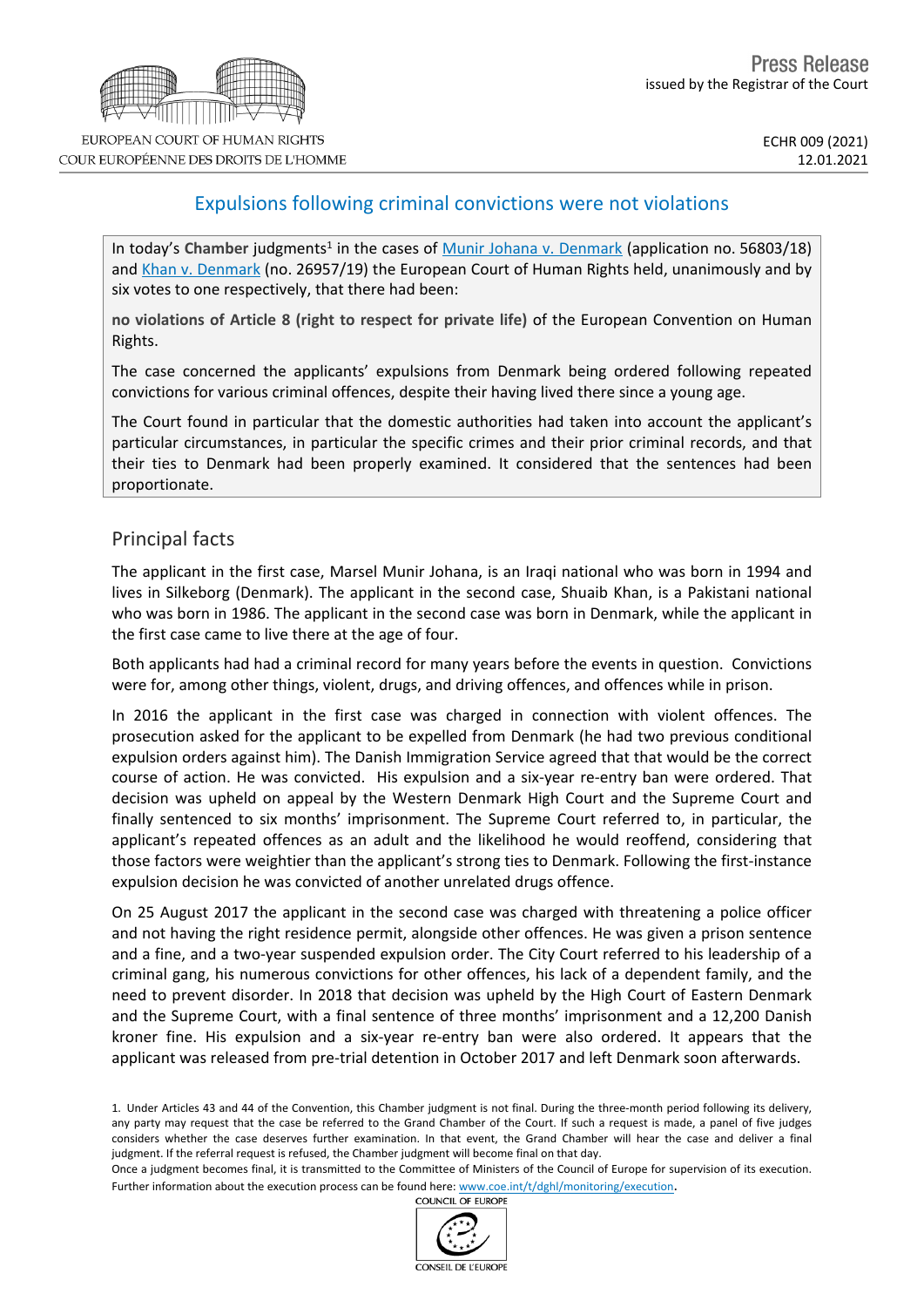## Complaints, procedure and composition of the Court

Relying on Article 8 (right to respect for private life) of the Convention, the applicants complained separately that the decisions to expel them from Denmark had breached their rights.

The applications were lodged with the European Court of Human Rights on 28 November 2018 and 15 May 2019.

Judgment was given by a Chamber of seven judges, composed as follows:

Marko **Bošnjak** (Slovenia), *President*, Jon Fridrik **Kjølbro** (Denmark), Aleš **Pejchal** (the Czech Republic), Egidijus **Kūris** (Lithuania), Branko **Lubarda** (Serbia), Pauliine **Koskelo** (Finland), Saadet **Yüksel** (Turkey),

and also Stanley **Naismith**, *Section Registrar.*

### Decision of the Court

Both applicants submitted that their crimes had not been particularly serious and that the domestic authorities had failed to take the relevant circumstances into account when balancing their rights against the public interest. They argued that their expulsions and re-entry bars had been too severe in the light of the custodial sentences given.

The Court reiterated that a State is entitled to control the entry and residence of foreign nationals there. However, expulsion decisions had to be in accordance with the law and proportionate. As none of the parties disputed that there had been a lawful interference in both cases, the question thus was whether they had been proportionate.

The Court noted that the domestic courts had examined the "nature and seriousness" of the offences thoroughly, in particular their long criminal records and the likelihood they might reoffend. The Court noted, in particular, that the applicant in the first case had been convicted of a drugs offence even after the first-instance ruling in his case. The Court stated that the domestic authorities had taken the applicants' social, cultural and family ties with Denmark and their destination countries into account. Furthermore, the applicants would be free to resume their lives in Denmark after a limited period of time. Lastly, as neither applicant had dependent family members, there had been no interference with their family rights.

The Court found that the interferences had been proportionate and thus there had been no violation of their rights.

### *The judgments are available only in English.*

This press release is a document produced by the Registry. It does not bind the Court. Decisions, judgments and further information about the Court can be found on [www.echr.coe.int](http://www.echr.coe.int/). To receive the Court's press releases, please subscribe here: [www.echr.coe.int/RSS/en](http://www.echr.coe.int/RSS/en) or follow us on Twitter [@ECHR\\_CEDH](https://twitter.com/ECHR_CEDH).

### **Press contacts**

During the current public-health crisis, journalists can continue to contact the Press Unit via [echrpress@echr.coe.int](mailto:echrpress@echr.coe.int).